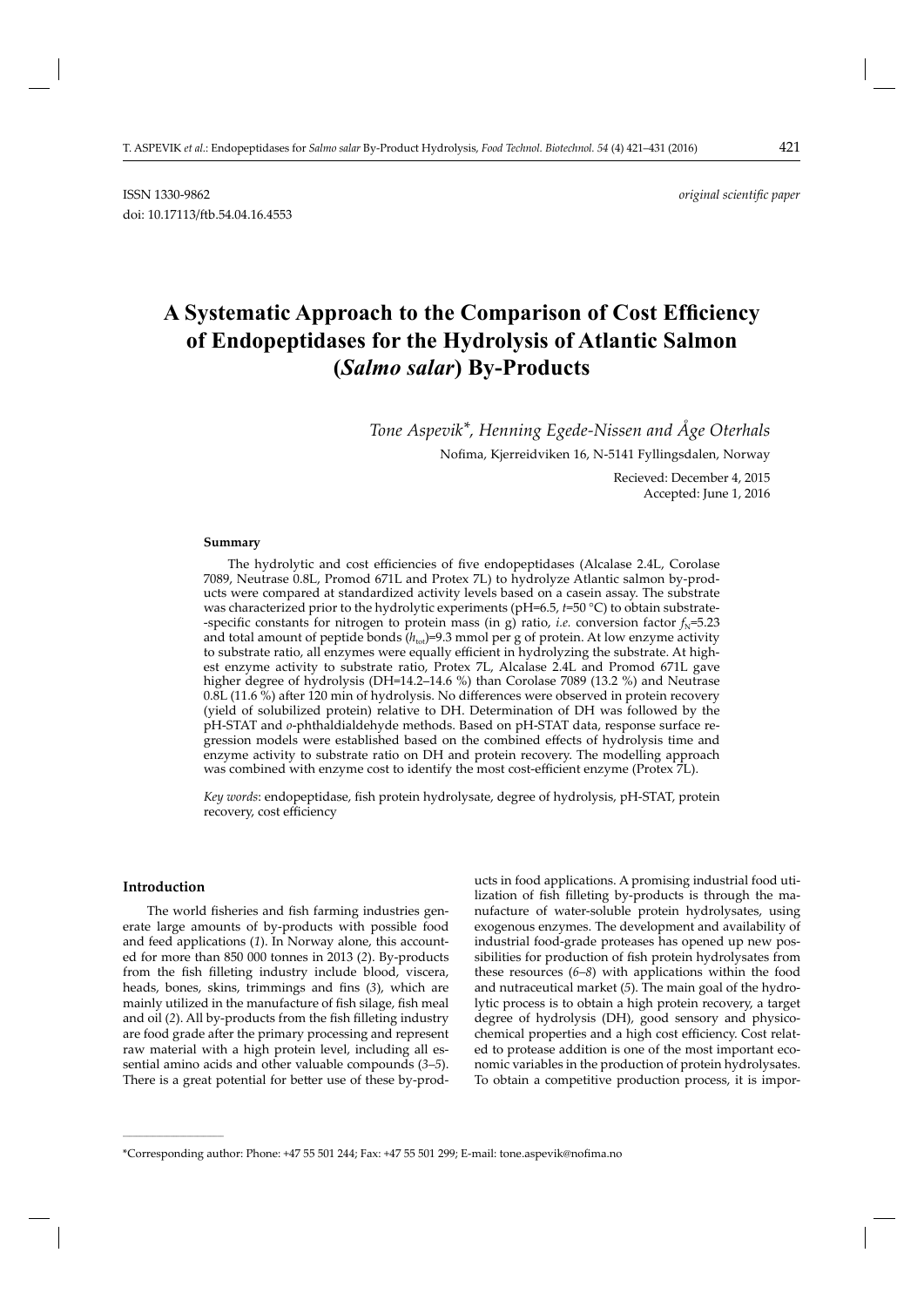tant that the chosen protease has a high substrate-specific hydrolytic activity and a high activity to cost ratio.

Protein recovery and DH are dependent on several factors including substrate composition, enzyme specificity, pH, temperature, reaction time and added water (*8–* 11). The choice of protease and DH will also influence the chemical composition and functional properties of the resulting protein hydrolysates (*12–14*). The functional properties of the hydrolysate are linked to enzyme specificity through the generated size distribution and hydrophobic/ hydrophilic balance of the peptides. Proteases can be divided into two groups, endopeptidases and exopeptidases, based on how they cleave the peptide bonds (*15*). While endopeptidases cleave the peptide bonds in the interior of the peptide chain, exopeptidases require the presence of an unsubstituted C- or N-terminus and only release free amino acids. Depending on the choice of enzyme and reaction conditions, different final products can be produced from the same substrate.

The pH of hydrolytic reactions is often adjusted and controlled at the optimum level of the specific protease (*15*). However, this causes additional processing cost and increases the level of salt in the final hydrolysate. In addition, the comparison of proteases is most frequently conducted based on equal mass to substrate ratio and reaction time (16–18). However, this will give different final DH and protein recovery levels of the hydrolysates. Comparing protease products based on equal hydrolytic activity to reach the same DH levels will give more insight in their actual efficiency in a given hydrolytic process (19).

Several techniques are available for monitoring the DH in a hydrolytic process (*15,20*). The methods for determining DH are based on three main principles: the determination of trichloroacetic acid-soluble nitrogen (TCA-SN), the determination of free α-amino groups: 2,4,6-trinitrobenzenesulfonic acid (TNBS), *o*-phthaldialdehyde (OPA) and formol titration, and the titration of released protons (pH-STAT). The pH-STAT method is frequently used and enables continuous measurements of the hydrolytic process. However, due to titration of released protons by base this method adds high levels of cations to the final products. In industrial and upscale applications, the DH is preferably quantified by a determination of free  $\alpha$ -amino groups.

Knowledge of basic principles within factors influencing a hydrolysis reaction, both substrate composition and protease performance, are crucial to obtain proper process control and an exact measure of the desirable final DH and protein recovery. The aim of this study is to establish a test protocol for the comparison of the cost efficiency of endopeptidases based on DH and protein recovery. Substrate (Atlantic salmon by-products) specific parameters for nitrogen conversion factor  $(f<sub>N</sub>)$  and total amount of peptide bonds  $(h_{\text{tot}})$  were established based on the amino acid composition of the substrate. The performance of the enzymes was tested by the pH-STAT technique at standardized enzyme activity to substrate ratio and at the natural pH=6.5 of the substrate. In addition, the DH was quantified by the OPA method to assess the correlation between the two methods within the obtained DH range.

# **Materials and Methods**

# *Materials*

Food-grade farmed Atlantic salmon (*Salmo salar*) heads and backbones were provided by Sotra Fiskeindustri AS, Sotra, Norway. The raw material was coarsely precut using a Comitrol® Processor Model 1700 (Urschel Laboratories Inc., Valparaiso, IN, USA), vacuum packed in plastic bags and stored at –30 °C before use. The endopeptidases used were Alcalase 2.4L and Neutrase 0.8L (Novozymes, Bagsværd, Denmark), Corolase 7089 (AB Enzymes, Darmstadt, Germany), Promod 671L (Biocatalysts, Cardiff, UK) and Protex 7L (DuPont, Wilmington, DE, USA). All solvents and reagents for the chemical analysis were of analytical grade.

#### *Chemical analysis*

Total amino acid composition was measured by HPLC after hydrolysis of a freeze-dried sample in 6 M HCl for 22 h at 110  $\degree$ C, using Waters AccQ $\degree$ Tag method and fluorescence detection with excitation/emission at *λ*=250/395 nm (21). Cysteine and cystine were determined after performic acid oxidation. Asparagine and glutamine were estimated based on the release of ammonia in the HCl digest compared to a neutral control sample (*22*). Released ammonia was quantified by the method of Conway and Byrne (*23*). Tryptophan was chemically determined by the method of Miller (*24*). Nitrogen was analyzed by the Kjeldahl method (ISO 5983-2:2009) (25). Free fatty acid (FFA) content was determined by AOCS method Ca 5a-40 (*26*) and calculated in g per kg of oleic acid. Moisture and ash were determined gravimetrically according to ISO 6496: 1999 (*27*) and ISO 5984:2002 (*28*), respectively. Lipid content was determined by extraction with choloroform and methanol (*29*).

#### *Calculation of nitrogen-to-protein conversion factor*

A substrate-specific nitrogen-to-protein (N:P) conversion factor,  $f_{N}$ , was determined based on the substrate amino acid composition according to Mossé (*30*) and Sriperm *et al.* (*31*):

$$
f_{\rm N} = \frac{k_{\rm A} + k_{\rm P}}{2} \tag{1}
$$

where  $k_A$  is the ratio of total mass of anhydrous amino acids to total nitrogen (N) mass of the amino acids and  $k<sub>P</sub>$  is the ratio of total mass of anhydrous amino acids to total N in the substrate:

$$
k_{A} = \frac{\sum m(\text{anhyd. AA})_{i}}{\sum m(\mathbf{N}_{AA})_{i}}
$$

$$
k_{\rm p} = \frac{\sum m(\text{anhyd. AA})_{\rm i}}{\sum m(\text{N}_{\text{substrate}})_{\rm i}} \tag{3}
$$

where  $\Sigma$ *m*(anhyd. AA), was calculated according to the following equation:

$$
\Sigma m(\text{anhyd. AA}) = \Sigma \left[ w(\text{AA})_i \cdot \left( \frac{M_r(\text{AA})_i - M_r(\text{H}_2\text{O})}{M_r(\text{AA})_i} \right) \right] \tag{4}
$$

where  $w(AA)$  is the mass fraction of the individual amino acid residue ( $g/kg$ ),  $M_r(AA)$  is the molecular mass of the respective amino acid and  $M_r(AA)_i$ – $M_r(H_2O)$  is the molecular mass of the respective amino acid minus the molecular mass of water.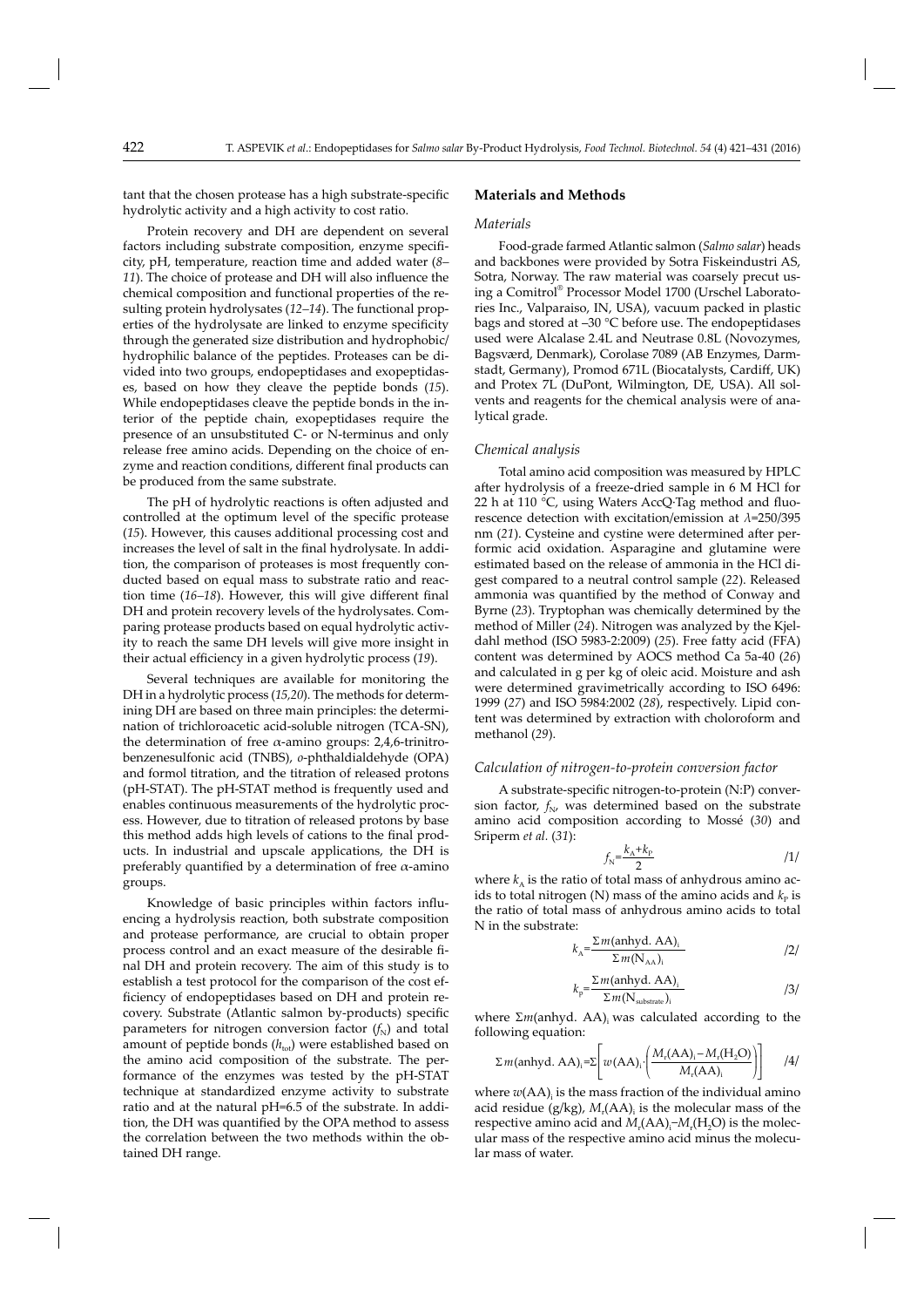$\sum m(N_{AA})$ <sub>i</sub> is the mass of total N in the amino acids. This was calculated by adding the sum of N in the amino acids to the sum of amide N released from asparagine and glutamine:

$$
\Sigma m(N_{AA})_i = \Sigma \left[ w(AA)_i \cdot \left( \frac{N(AA_N)_i \times A_r(N)}{M_r(AA)_i} \right) \right] + \left[ w(NH_3) \cdot \left( \frac{A_r(N)}{M_r(NH_3)} \right) \right] \tag{5/}
$$

where  $N(AA<sub>N</sub>)<sub>i</sub>$  is the number of N atoms in the amino acid,  $A_r(N)$  is the relative atomic mass of nitrogen,  $w(NH_3)$ is the amount of amide N in the HCl digest, and  $M_r(NH_3)$ is the relative molecular mass of  $NH<sub>3</sub>$ .

#### *Enzyme activity assay*

Specific protease activity of the enzymes at pH=6.5 and *t*=50 °C was measured based on casein as substrate according to the procedure described by Cupp-Enyard (*32*). Casein solution (6.5 g/L), dissolved in 50 mM potassium phosphate buffer with pH=6.5, was subjected to digestion by varying concentrations of enzymes at 50 °C for 10 min, including a blank sample. The reaction was terminated by the addition of 1:1 of 110 mM trichloroacetic acid (TCA) and the sample was filtered through a 0.45--μm polyethersulfone (PES) syringe filter (0.45μm; VWR Collection, Radnor, PA, USA) before the addition of Folin- -Ciocalteu reagent and measurement of absorption at *λ*=660 nm in a Helios Beta spectrophotometer (Thermo Fisher Scientific, Waltham, MA, USA). Absorbance values were compared to a tyrosine standard curve, in the concentration range of 0.00–0.55 μmol tyrosine. The activity of protease samples was determined in terms of units (U), defined as the μmol of tyrosine equivalents released from casein per min.

#### *Enzymatic hydrolysis of salmon by-products*

Precut salmon heads and backbones were thawed in water bath at 20 °C for 15 min and minced in a kitchen grinder (aperture 7 mm). The mince was diluted with water (1:1 by mass) and transferred to a 250-mL jacketed glass reactor connected to a heating circulator controlled by an external temperature sensor in direct contact with the fish slurry. The solution was agitated with a propeller stirrer (50 rpm) and equilibrated to 50  $^{\circ}$ C and pH=6.5, with 0.5 M NaOH, before the addition of enzyme. The amounts of enzyme of 5.5, 11, 22, 44 and 88 U per g of protein were added to achieve the desired activity for 120 min. Hydrolysate samples (approx. 20 mL) were taken at various time intervals (10, 20, 40, 80 and 120 min of hydrolysis) and enzyme activity was terminated by quickly heating to >90 °C in a microwave and resting at this temperature for 10 min. The samples were centrifuged in a Jouan C3i centrifuge (Jouan Inc., Winchester, VA, USA) for 15 min at 20 °C (5000×*g*) and the liquid phase was collected and filtered through a 0.45-μm PES syringe filter (VWR Collection). The liquid phases were stored at –20 °C until analysis.

#### *Protein recovery determination*

Protein recovery (PR) in the samples was determined based on the ratio of protein content in  $g(m_l)$  in the liquid phase to that in the original substrate  $(m<sub>s</sub>)$ :

$$
PR = \frac{m_L}{m_S} \cdot 100 \tag{6}
$$

# *Quantifi cation of the degree of hydrolysis by the pH-STAT method*

The degree of protein hydrolysis (DH) was determined by titration of liberated H<sup>+</sup> ions using a Titrando 906 titrator (Metrohm, Herisau, Switzerland) and calculated as follows:

$$
DH = \frac{V_B \cdot c_B}{\alpha \cdot m_P \cdot h_{\text{tot}}} \cdot 100 \tag{7}
$$

where  $V_B$  is base consumption (mL) needed to maintain constant pH=6.5,  $c_B$  is the concentration in mol/L of the base,  $\alpha$  is the average degree of dissociation of the  $\alpha$ -NH<sub>2</sub> groups,  $m<sub>p</sub>$  is the mass of the protein being hydrolyzed (g), and  $h_{\text{tot}}$  the total amount of peptide bonds in the substrate (mmol of peptide bonds per g of protein). Base consumption was recorded every five seconds by the Titrando control software Tiamo (33). The  $h_{tot}$  is calculated based on the amount of amino acids in the protein:

$$
h_{\text{tot}} = \sum \left( \frac{w(\text{AA})_i}{m(\text{N})_i \cdot f_{\text{N}}} \cdot \frac{1000}{M_{\text{r}}(\text{AA})_i} \right) \tag{8}
$$

The  $\alpha$  constant is dependent on pH and temperature and can be computed by the following equation:

$$
\alpha = \frac{10^{pH-pKa}}{1 + 10^{pH-pKa}} \tag{9}
$$

where p*K*a can be estimated according to Steinhardt and Beychok (*34*):

$$
pKa = 7.8 + \frac{298 - T}{298T} \cdot 2400
$$
 (10)

Correction of base consumption due to sampling of reaction mixture during a titration run was done according to Adler-Nissen (*12*):

$$
V_{\rm B} = V_{\rm B,1} + \left[ \frac{V_{\rm B,2} - V_{\rm B,1}}{m_{\rm 0} - m} \right] + \dots + \left[ \frac{V_{\rm B,n} - V_{\rm B,m}}{m_{\rm 0} - n \cdot m} \right]
$$
 (11/

where  $V_{B,1}$ ,  $V_{B,2}$ , *etc.* are the volumes of base consumption at the drawing of samples 1, 2, *etc.*,  $m_0$  is the reaction mass at the start of the reaction and *m* is the mass of sample drawn from the reaction. Based on duplicate pH-STAT experiments (*N*=5), the average standard deviation of the calculated DH was estimated to be 0.08 %.

# *Quantifi cation of DH by the o-phthaldialdehyde method*

The *o*-phthaldialdehyde (OPA) reagent was prepared according to Nielsen *et al*. (*35*). The leucine standard was prepared by dissolving *L*-leucine in water (0.13 mg/mL). Hydrolysate samples were diluted (10 mg/mL) with water and the OPA assay was carried out by the addition of 3 mL of OPA reagent to 400 μL of sample (or standard). The samples were equilibrated for 3 min before measurement of absorption at *λ*=340 nm, using distilled water as reference.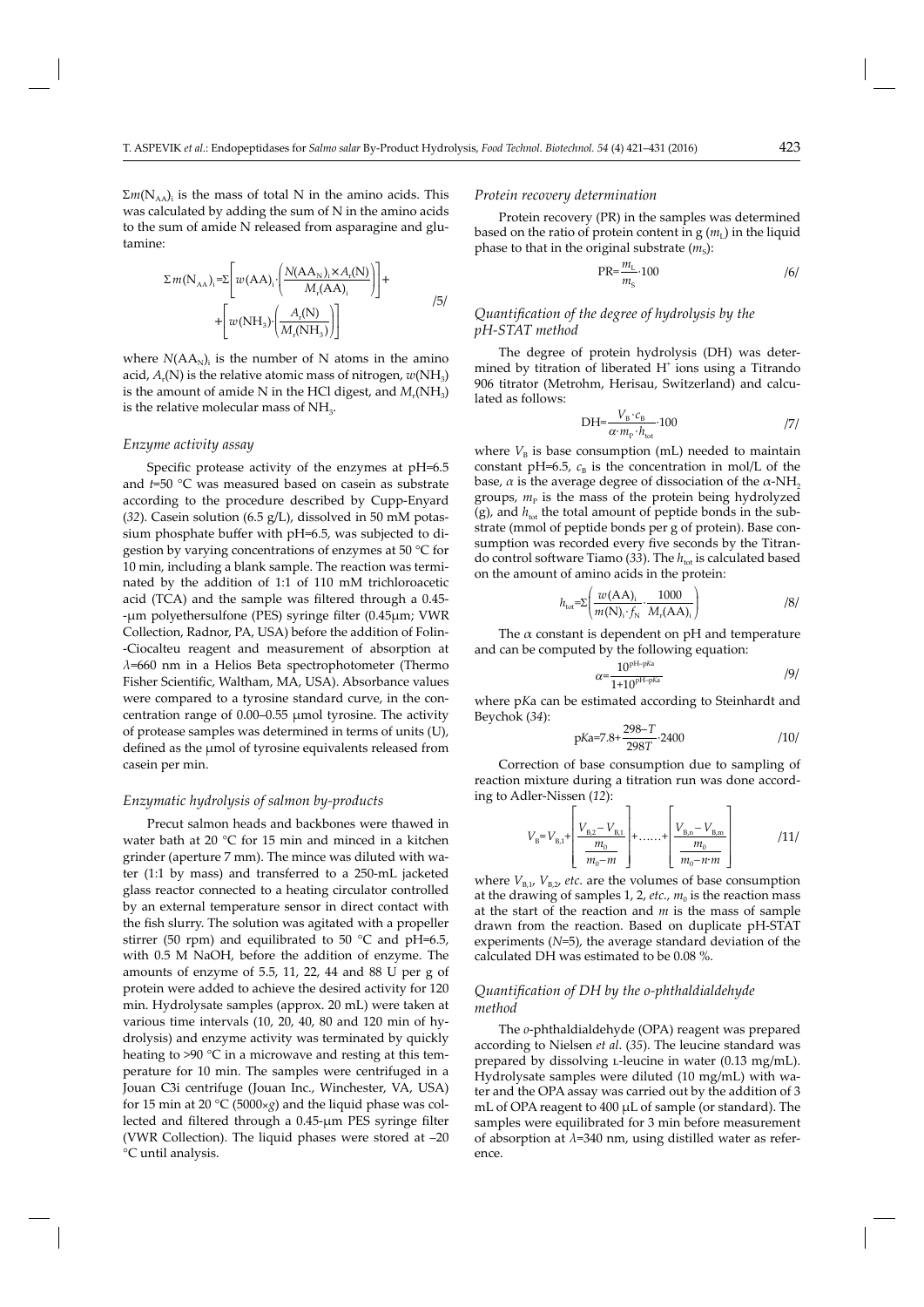## *Statistical analysis*

Statistical analysis was carried out using STATISTI-CA v. 12 software (36). The experimental pH-STAT data for 5.5, 11, 22, 44 and 88 U of enzyme per g of protein, *i.e.* base consumption every min between 0 and 10 min and every 5 min between 10 and 120 min of reaction time was used to calculate DH according to Eq. 7 and fitted to a second order polynomial equation using response surface methodology (*37*):

$$
y=\beta_0+\Sigma\beta_i x_i+\Sigma\beta_{ii}x_i^2+\Sigma\beta_{ij}x_ix_j+\varepsilon
$$

In the model, y is the estimated response,  $\beta_0$  the intercept,  $β<sub>i</sub> β<sub>ij</sub>$  and  $β<sub>ii</sub>$  the regression coefficients of each factor, of each quadratic term and of the interaction term, respectively, ε the residual (error), and  $x_i$  and  $x_j$  the independent variables (amount of enzyme per g of protein and hydrolysis time). Protein recovery was based on sampling during the pH-STAT runs after 10, 20, 40, 80 and 120 min of hydrolysis, and calculated based on Eq. 6 before fitting to Eq. 12. The responses were fitted to the independent variables by multiple regressions, and the best subset model was identified based on backward removal of insignificant regressors (removal of the insignificant regressors at  $p$  $>$ 0.05). The quality of the fitted models was evaluated based on ANOVA, F-statistics and coefficient of multiple determination  $(R^2)$ . The linear correlations between variables were estimated by Pearson's correlation coefficient (r), and p-value calculated by Student's *t*-test.

#### **Results and Discussion**

#### *Substrate characterization*

The determination of DH during protein hydrolysis is based on calculations that include substrate-specific constants, *i.e.*  $h_{\text{tot}}$  and  $f_{\text{N}}$ . The normally applied  $h_{\text{tot}}$  value for fish substrates (8.6 mmol of peptide bonds per g of protein) is based on cod myofibrillar protein (12,38) and is not readily comparable to the salmon by-products used in this study. The universally used conversion factor (nitrogen to protein mass ratio in g)  $f_N$ =6.25 is an old empirical value and only provides a rough estimate of the crude protein content in a sample (*39*). In this study, substrate- -specific values for  $h_{\text{tot}}$  and  $f_N$  have been calculated to obtain a more accurate characterization of substrate properties and the hydrolysis process.

The proximate composition of the salmon substrate (*N*=3) revealed (267±3) g per kg of lipids, (429±3) g per kg of dry matter,  $(39±2)$  g per kg of ash and  $(24±0.4)$  g per kg of N. The amino acid composition revealed high levels of the essential amino acids. Enzymatic digests of proteins contain the original complement of amino acids present in the raw materials (*4*). Based on the amino acid composition (Table 1) a  $k_A$ =5.49 and  $k_P$ =4.96 were calculated as protein to nitrogen mass ratio. In general,  $k_A$  is larger than  $\bar{k}_P$  because the denominator in Eq. 2 only corresponds to the N from the amino acids, while the denominator in Eq. 3 corresponds to total N in the substrate. In pure protein mixtures, without non-protein N,  $k_A$  is equivalent to the true protein conversion factor. However, fish substrates will also contain other N-sources*, e.g.* non-protein amino acids, nucleotides, trimethylamine N-oxide (TMAO) and trimethylamine (TMA) (40). In real samples,  $f_N$  is lower than  $k_{A}$ , but higher than  $k_{P}$ , and their average value is ex-

Table 1. Mass fractions of amino acids in protein and total nitrogen found in the salmon by-product substrate

| Constituent       | w/(g/kg)        |
|-------------------|-----------------|
| Glycine           | $42.9 \pm 0.4$  |
| Alanine           | $23.3 \pm 0.4$  |
| Valine            | $15.0 \pm 0.3$  |
| Leucine           | $20.4 \pm 0.4$  |
| Isoleucine        | $12.6 \pm 0.3$  |
| Proline           | $20.8 \pm 0.2$  |
| Methionine        | $10.5 \pm 0.1$  |
| Serine            | $15.0 \pm 0.1$  |
| Threonine         | $13.1 \pm 0.2$  |
| Cysteine          | $5.4 \pm 0.2$   |
| Asparagine*       | $14.6 \pm 0.3$  |
| Glutamine*        | $16.1 \pm 0.4$  |
| Hydroxyproline    | $11.6 \pm 0.5$  |
| Glutamic acid     | $25.0 \pm 0.4$  |
| Aspartic acid     | $14.0 \pm 0.5$  |
| Lysine            | $24.6 \pm 0.8$  |
| Arginine          | $22.8 \pm 0.2$  |
| Histidine         | $11.1 \pm 0.2$  |
| Phenylalanine     | $11.9 \pm 0.2$  |
| Tyrosine          | $9.2 \pm 0.2$   |
| Tryptophan        | $2.5 \pm 0.4$   |
| Total amino acids | $342.4 \pm 1.6$ |
| Total nitrogen    | $58.7 \pm 0.3$  |

The results are expressed as mean value±standard deviation (*N*=3) \*estimated based on the release of  $NH<sub>3</sub>$  after acid hydrolysis (0.37 g of N per g of sample)

pected to give the best estimate of  $f_N(30)$ ; for the used salmon substrate, the calculated  $f_N$  was 5.23. The calculated  $f_N$  deviates significantly from the universally used protein factor of 6.25. Use of this standard protein factor will give an overestimation of the crude protein content and consequently an underestimation of DH based on Eq. 7.

The total amount of peptide bonds  $(h_{\text{tot}})$  of the salmon substrate was estimated to 9.3 mmol per g of protein based on the total amino acid content (Table 1). The deviation from the normally applied literature value (8.6 mmol of peptide bonds per g of protein) (*12*) can mainly be attributed to the use of the substrate-specific  $f_N$ . Use of the universal  $f_N$ =6.25 will give systematic error in the estimation of  $h_{tot}$  *i.e.* an underestimation of  $h_{tot}$  in substrates with real  $f_N$  <6.25.

#### *Enzyme activity*

Comparison of protease efficiency is in most studies based on the addition of equal mass fraction of enzyme in g to the substrate (*7,16,17,41*). This approach does not take into consideration differences in the specific hydrolytic activity of the respective protease formulations at the chosen pH and temperature conditions. The enzyme suppliers provide protease activities based on different assays and definitions of proteolytic units (Table 2; 42). This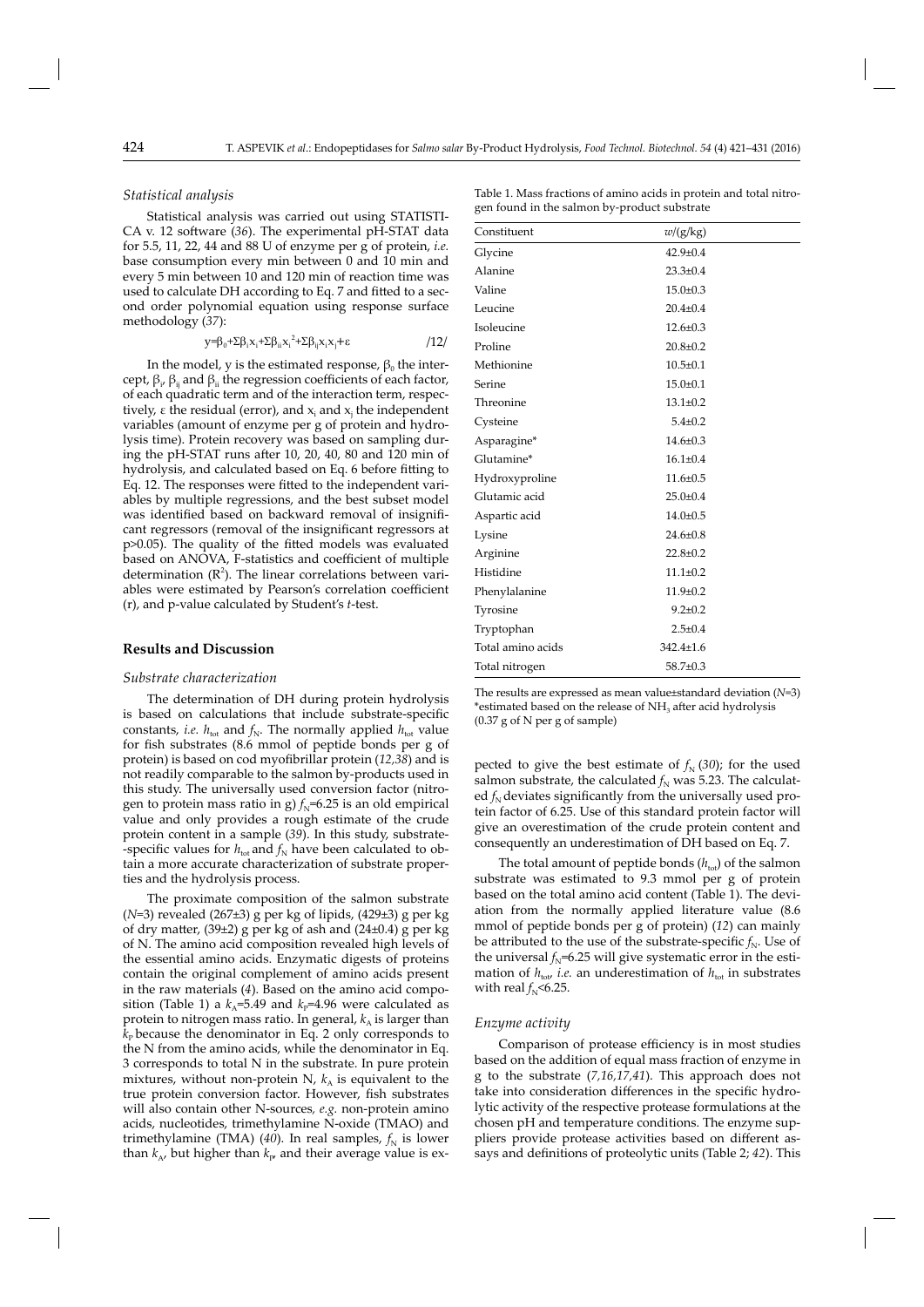Table 2. European Commission (EC) number, declared activity based on different methods, *i.e.* Anson units (AU), haemoglobin units (UHb), azocoll units (azo U) and casein units (casein U), measured activity at pH=6.5 and 50 °C in units (U) per mg of enzyme, enzyme cost, enzyme protein content, recommended enzyme dosage and optimum temperature and pH of commercial proteases

| Enzyme        | EC<br>number          | Declared<br>activity <sup>a</sup> | Enzyme<br>activity | Enzyme<br>cost <sup>b</sup> | $w(\text{protein})^c$ | $w$ (recommended) <sup>a</sup> | $t$ (optimum)   | pH<br>(optimum)  |
|---------------|-----------------------|-----------------------------------|--------------------|-----------------------------|-----------------------|--------------------------------|-----------------|------------------|
|               |                       |                                   | U/mg               | EUR/10 <sup>6</sup> U       | $\%$                  | $\%$                           | $^{\circ}C$     |                  |
| Alcalase 2.4L | 3.4.21.62             | $2.4 \text{ AU/g}$                | $1.4 \pm 0.20$     | 22                          | 7.1                   | $(0.5-2.0)^d$                  | 60 <sup>t</sup> | $9.5^{\rm f}$    |
| Corolase 7089 | 3.4.24.28             | $840$ UHb/g                       | $1.0 \pm 0.10$     | 20                          | 3.8                   | $(0.01 - 0.5)^d$               | $55^{\circ}$    | $7 - 8^a$        |
| Protex 7L     | 3.4.24.28 (3.4.21.62) | $1600$ azo U/g                    | $0.8 \pm 0.07$     | 17                          | 3.8                   | $(0.1-1.0)^e$                  | 60 <sup>a</sup> | $6.5^{\circ}$    |
| Neutrase 0.8L | 3.4.24.28             | $0.8 \text{ AU/g}$                | $0.6 \pm 0.06$     | 29                          | 2.6                   | $(0.5-2.0)^d$                  | $55^{\circ}$    | 7.0 <sup>f</sup> |
| Promod 671L   | 3.4.21.X/3.4.24.X     | $80$ casein U/g                   | $0.3 \pm 0.05$     | 46                          | 0.94                  | Not provided                   | $60^{\circ}$    | $6.5^{\circ}$    |

<sup>a</sup>provided by the respective enzyme suppliers given in the Materials and Methods section

 $^{\circ}$ provided by the distributors based on DAP (delivered at place) terms

 $\int_{0}^{c} w(N) \cdot 6.25$ 

d protein basis

e sample wet mass basis

f according to Benjakul and Morrissey (*42*)

makes comparison of their proteolytic efficiency difficult to assess. In addition, the specified proteolytic activities are measured at the optimum pH and temperature conditions for the respective enzymes, conditions not necessarily relevant or in compliance with the application under study. To enable the comparison of how efficient different enzyme preparations are in hydrolyzing and solubilizing the substrate, there is a need for comparative studies based on a standardized activity measurement expressed in units per mass of substrate, as discussed by Kristinsson and Rasco (13,19). In this study the specific activity of the included proteases (Table 2) was assayed based on a standardized substrate (casein) at the chosen experimental settings (pH=6.5 and *t*=50 °C).

Several standardized methods are described in the literature to measure protease activity (*43*). The casein substrate used in this study is commonly used in enzyme assays and has shown comparable results with cod myofibrillar substrate when tested in different enzyme preparations (10). The observed specific enzyme activities (Table 2) demonstrate large differences between the included commercial endopeptidases in general, and also between enzymes with the same European Commission (EC) number (Corolase 7089, Neutrase 0.8L and Protex 7L). The enzyme activity is also highly correlated with the crude protein content ( $N\times6.25$ ) in the products (r=0.980, p=0.003), possibly reflecting the amount of purified enzyme incorporated in the respective product formulations. Generally, the observed protein content is low (Table 2) and any influence on the measurement of solubilized protein during hydrolysis can be considered negligible even at high enzyme activity to substrate ratio. In industrial applications, costs related to protease addition are of high importance and comparing enzymes on cost efficiency (EUR/U) rather than mass basis is of high relevance. Based on the measured activity levels and acquired price indication from the respective manufacturers, Promod 671L has the highest cost per  $10^6$  U followed by Neutrase 0.8L, Alcalase 2.4L, Corolase 7089 and Protex 7L (Table 2).

#### *Assessment of endogenous enzyme activity*

Endogenous enzyme activity might play a major role in the evaluation of protein hydrolysis using pH-STAT. A

control sample (without added enzyme) was included to assess the potential hydrolysis contribution from endogenous enzymes that could influence the consumption of NaOH in the pH-STAT experiments. After two hours of hydrolysis only a small increase in DH (<0.5 %) was observed, confirming an insignificant endogenous enzyme activity in the Atlantic salmon substrate. This is in agreement with Sovik and Rustad (*44*), who demonstrated low endogenous protease activity in cod cutoff at 50 °C and pH=7.

The concentration of FFA in the oil phase was evaluated to measure potential liberation of FFA by endogenous lipase activity during the hydrolysis experiments. It was proposed that this could potentially influence the consumption of NaOH by neutralization of the liberated FFA. However, the formation of FFA was very low and only increased from (11.0±1.5) g/kg before the hydrolysis to  $(12.0\pm1.0)$  g/kg after two hours of hydrolysis. These findings are in good agreement with reported level of FFA in fresh salmon (45) and confirm that the substrate does not contain significant amounts of endogenous lipase activity. The observation also confirms that there is no lipase activity in the Alcalase 2.4L product. The major fatty acids found in Atlantic salmon have a chain length ≥16 C, with p*K*a values above 8 (*46*). At pH=6.5 they are fully protonated and do not contribute to the consumption of NaOH if liberated by lipase activity in the substrate. However, at higher pH values normally used in pH-STAT measurements, the liberation of FFA by lipase activity may have influence on the titration curve. Based on these observations the endogenous enzyme activity can be considered negligible in our system and the measured proteolytic effect ascribed to the added exogenous proteases.

# *Enzymatic hydrolysis*

The pH-STAT experiments were performed at pH=6.5 to obtain results as close as possible to an unbuffered system. The chosen pH is in the lower range applicable for pH-STAT experiments and gives a dissociation constant, α, of only 0.175. A low value of α implies that the determination of DH might be subject to slightly more uncertainty compared to higher pH values (*12,47*).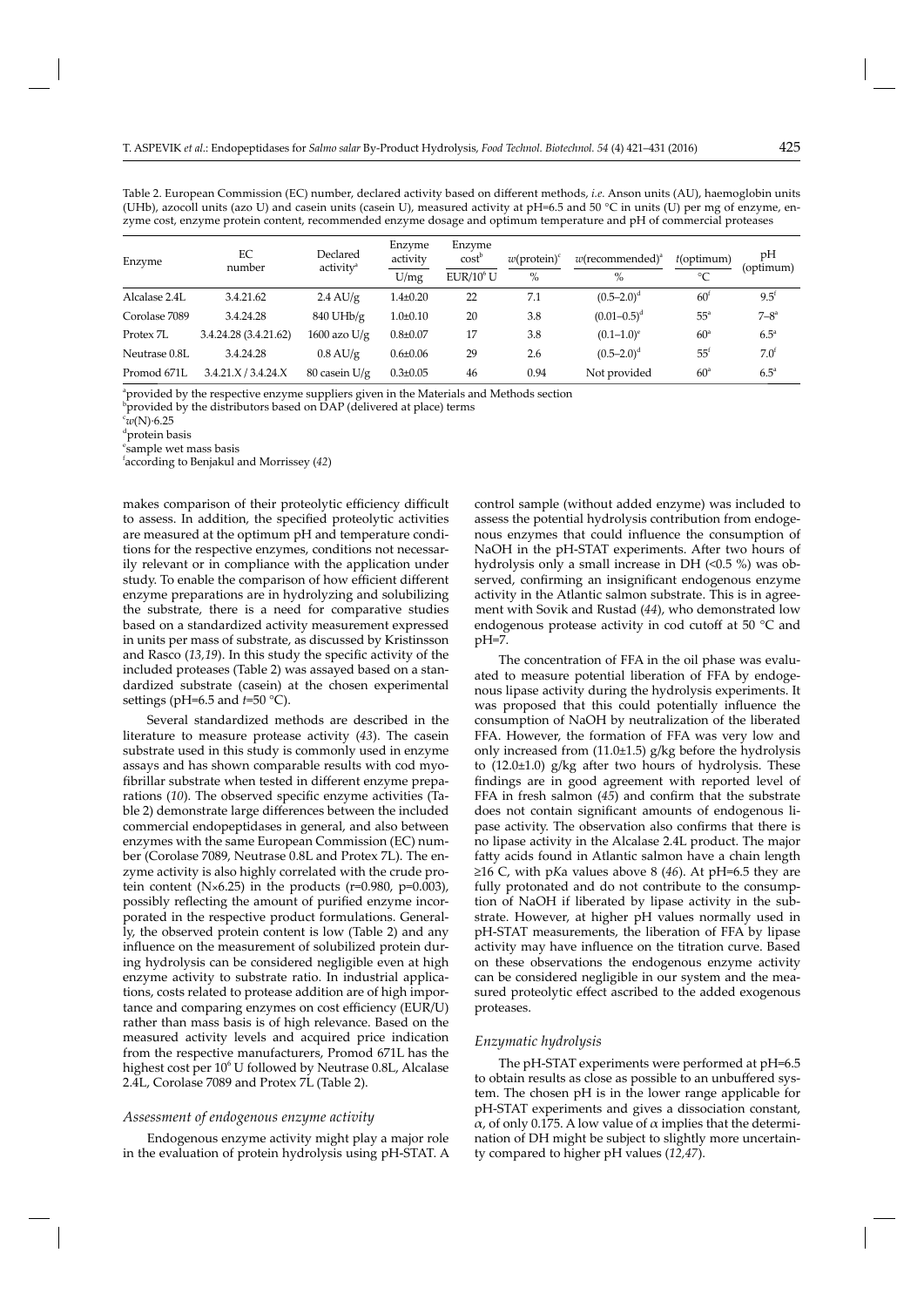Without the titration of liberated  $H^*$  by NaOH, the pH of the substrate hydrolysate was readily reduced from initial pH=6.5 to below pH=6.2 (Fig. 1). This confirms poor buffering capacity of the substrate in this pH range and verifies that the pH=6.5 is possible to use in pH-STAT experiments. The pH drop is rather steep in the first 15 min of hydrolysis at all activity levels followed by a slow asymptotic descent to a stationary level depending on the enzyme activity to substrate ratio (Fig. 1) and reflecting the degree of hydrolysis curves given in Fig. 2. The p*K*a (50 °C) of  $H_3N$  groups in polypeptides is estimated to be in the range of 6.9 to 7.2 (*33*). At a start of hydrolysis the pH=6.5 decreases due to release of protons from the liberated amino groups. As the hydrolysis progresses the rate of reaction is reduced because the reduced enzyme activity depends on pH, fewer peptide bonds available for cleavage, enzyme inactivation, substrate inhibition (*48*) and the possible protease inhibitors present in the substrate (*49*). The hydrolysis products might irreversibly inhibit a given amount of enzyme and this effect would be relatively large at low enzyme activity to substrate ratio and negligible at high enzyme activity to substrate ratio (*12*). The liberated small peptides have a higher p*K*a value than larger peptides (*12,50*) and also slow down the reduction of pH. The lowest observed value of pH=6.1 is in good agreement with the upper range of pH=5–6 where the uptake and release of protons is expected to cancel out (*12*).



Fig. 1. Effect of proteolytic enzyme activity on the reduction of pH at *t*=50 °C during hydrolysis by Alcalase 2.4L at enzyme activity in units (U) per g of substrate of 5.5–88 U/g

The enzymatic hydrolysis of the salmon substrate displayed typical curves for all activities, with an initial rapid phase, followed by a slower hydrolysis (Fig. 2) (*51– 53*). Only minor differences between the enzymes in the progress of hydrolysis were observed at the lowest enzyme activity to substrate ratio  $(5.5 \text{ and } 11 \text{ U/g})$ , which confirms the measured activity levels determined by the casein assay and the comparability of activity based on the two substrates, casein and fish myofibrillar protein (*10*).

At higher enzyme activity to substrate ratios (22, 44 and 88 U/g), Alcalase 2.4L, Promod 671L and Protex 7L were found to be the most efficient enzymes, while Neutrase 0.8L and Corolase 7089 gave lower final DH after two hours of hydrolysis. At 88 U/g, a DH of 14.2–14.6 % was achieved using Protex 7L, Alcalase 2.4L and Promod 671L, while Neutrase 0.8L and Corolase 7089 produced a



**Fig. 2.** Degree of hydrolysis (DH) as a function of hydrolysis time measured by the pH-STAT at pH=6.5 and specific enzyme activity in units (U) per g of substrate of: a)  $5.5$  U/g, b)  $11$  U/g, c) 22 U/g, d) 44 U/g, and e) 88 U/g. The enzymes are listed in the respective legends based on hydrolytic efficiency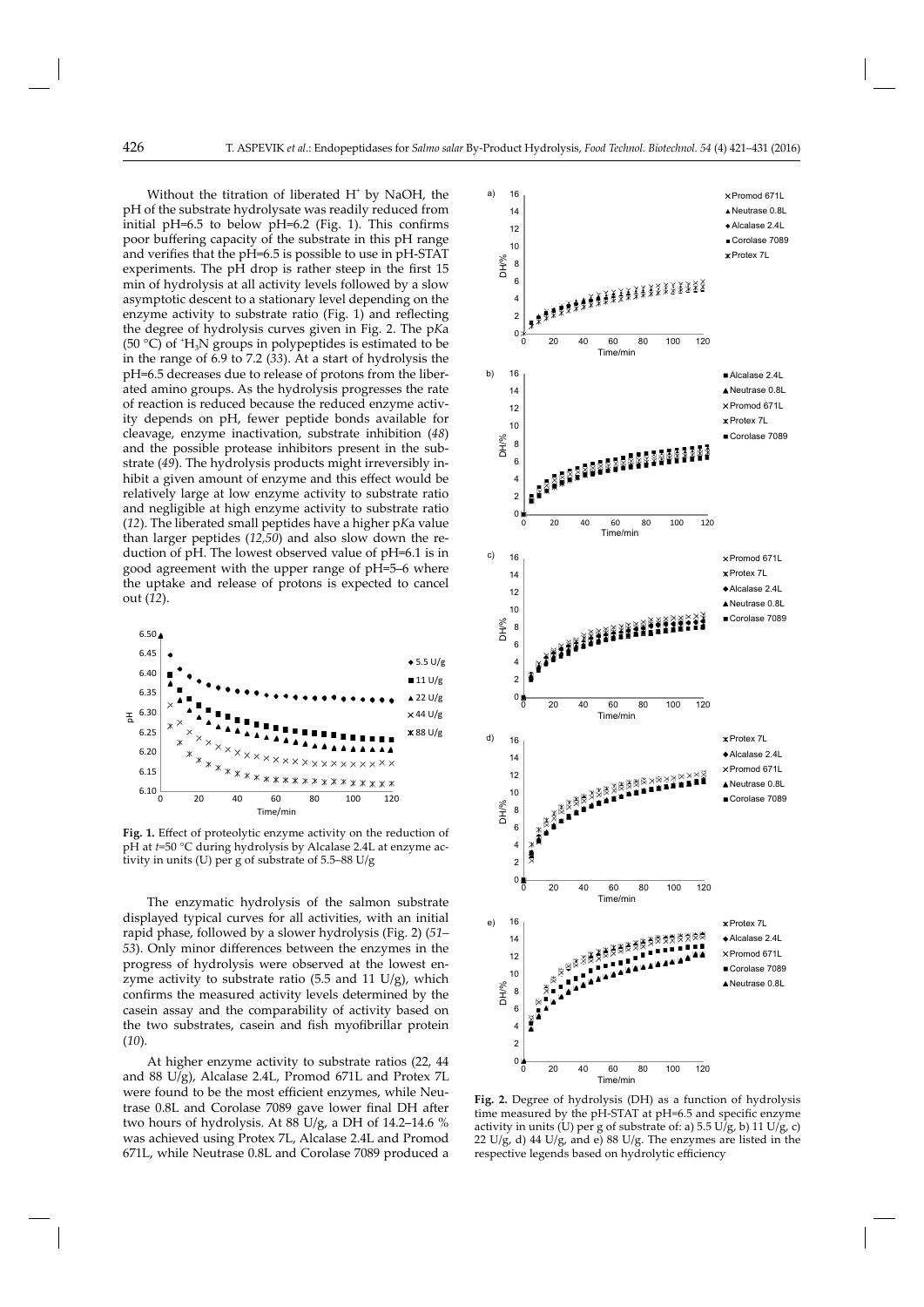final DH of 11.6 and 13.2  $\%$ , respectively. The observed grouping can be attributed to a difference in enzyme specificity and peptide bonds available for hydrolysis. Corolase 7089, Neutrase 0.8L and Protex 7L have identical EC number and were expected to have similar efficiencies in hydrolyzing the substrate. However, Protex 7L also contains smaller amount of subtilisin-like protease kexin (EC  $3.4.21.61$ ), which may explain the better performance of this enzyme (Olsen, T.I., DuPont, personal communication). Promod 671L was included in this study to test a combination product of two endopeptidases with the potential to give a higher final DH than the other enzymes, due to more peptide bonds available for hydrolysis. It was one of the most efficient enzymes; however, it did not give higher DH compared to Alcalase 2.4L and Protex 7L.

#### *Protein recovery*

Protein recovery, the ratio of protein content in the hydrolysate to that in the original substrate, was used as an index of protein solubilization and product yield. Even though DH was highly dependent on enzyme, protein recovery did not follow this relationship (Fig. 3). All enzymes demonstrated the same ability to solubilize the protein, to around 70 % after extended hydrolysis. The correlation between the DH and protein recovery demonstrates a non-linear relationship, reaching a plateau at high DH, which is in agreement with Silva *et al*. (*9*). When enzyme activity was increased fourfold from 22 to 88 U/g, the DH increased from around 9 to 15 % (Fig. 2). In comparison, the protein recovery response of all enzymes increased less than 10 % (Fig. 3). The observation is in agreement with the results reported by Bhumiratana *et al*.



**Fig. 3.** Relationship between protein recovery (PR) and degree of hydrolysis (DH) of the individual proteases

(*11*), who demonstrated low increase in protein recovery when enzyme activity was increased fivefold. In the progress of the protein hydrolysis only part of the added enzyme is involved in the breakdown and solubilization of the insoluble high-molecular-mass proteins. The rest of the enzyme reacts with the already solubilized protein fragments. The net results of the latter activity will be an increase in DH without any increase in protein recovery with a progressively stronger effect at high degree of substrate solubilization (Fig. 3). On average (25±4) % of the protein was solubilized in a control sample incubated for 120 min at 50 °C without added enzyme, followed by heat treatment at >90 °C for 10 min. This can be ascribed to the content of small sarcoplasmic proteins, gelatin and free amino acids in the fish substrate (7,54). On average, the protein recovery was increased to (54±1), (58±2), (64±3),  $(67±1)$  and  $(71±2)$  % after hydrolysis for two hours at enzyme activity to substrate ratio of 5.5, 11, 22, 44 and 88 U/g, respectively. Hence, if protein recovery is the main purpose of the hydrolysis process, the need to increase the enzyme concentration and DH should be carefully evaluated based on a cost-earnings calculation.

#### *Response surface modelling*

Response surface regression was used to model the combined effects of hydrolysis time and enzyme activity on DH and protein recovery. For all enzymes, DH models with high explained variance ( $R^2$ >0.942, p<0.001) were established (Tables 3 and 4). Only insignificant differences were observed between the enzyme abilities to solubilize the substrate (Fig. 3), and a common protein recovery model (Table 3) could be established based on values from all the tested enzymes with  $R^2$ =0.924 (p<0.001).

The DH response could be fitted to a full model for all enzymes, while the interaction effect was not significant for the protein recovery response (Table 3). The main effects of hydrolysis time and enzyme activity to substrate ratio are both positive, reflecting that an increase of these factors gives higher DH and protein recovery levels. The square effects are both negative reflecting the descending effect on DH and protein recovery with increasing levels of the variables (Figs. 2 and 3). The positive interaction effect is higher on the response by increasing one of the two variables to a high level compared to a low level of the other.

Table 3. Response surface models describing the effects of enzyme activity to substrate ratio ( $U/g$ ) and hydrolysis time (min) on the degree of hydrolysis (DH) of the individual enzymes and protein recovery after backward removal of insignificant regressors

| Variable             | Alcalase 2.4L             | Corolase 7089             | Protex 7L                | Neutrase 0.8L             | Promod 671L              | Protein recovery          |
|----------------------|---------------------------|---------------------------|--------------------------|---------------------------|--------------------------|---------------------------|
| Intercept            | $-6.76 \cdot 10^{-1**}$   | $-6.73 \cdot 10^{-1***}$  | $-1.32**$                | $-6.31 \cdot 10^{-1**}$   | $-7.70 \cdot 10^{-1***}$ | $3.22 \cdot 10^{-1***}$   |
| Time/min             | $1.43 \cdot 10^{-1***}$   | $1.22 \cdot 10^{-1***}$   | $1.35 \cdot 10^{-1***}$  | $1.30 \cdot 10^{-1***}$   | $1.52 \cdot 10^{-1***}$  | $3.67 \cdot 10^{-1***}$   |
| U/g                  | $1.20 \cdot 10^{-1***}$   | $1.15 \cdot 10^{-1***}$   | $1.58 \cdot 10^{-1***}$  | $1.24 \cdot 10^{-1***}$   | $1.16 \cdot 10^{-1***}$  | $5.67 \cdot 10^{-1***}$   |
| Time/min·Time/min    | $-8.96 \cdot 10^{-4***}$  | $-7.31 \cdot 10^{-4}$ *** | $-8.17 \cdot 10^{-4***}$ | $-7.44 \cdot 10^{-4}$ *** | $-9.32 \cdot 10^{-4***}$ | $-1.70 \cdot 10^{-3}$ *** |
| $U/g \cdot U/g$      | $1.20 \cdot 10^{-1***}$   | $-8.24 \cdot 10^{-4***}$  | $-1.14 \cdot 10^{-3***}$ | $-9.30 \cdot 10^{-4***}$  | $-7.84 \cdot 10^{-4***}$ | $-4.01 \cdot 10^{-3***}$  |
| Time/min $\cdot$ U/g | $-8.34 \cdot 10^{-4}$ *** | $6.30 \cdot 10^{-4***}$   | $7.13 \cdot 10^{-4***}$  | $3.89 \cdot 10^{-4***}$   | $6.32 \cdot 10^{-4}$ *** | NS                        |
| $R^2$                | 0.942                     | 0.960                     | 0.948                    | 0.944                     | 0.944                    | 0.924                     |

NS=not significant

\*p<0.05, \*\*p<0.01, \*\*\*p<0.001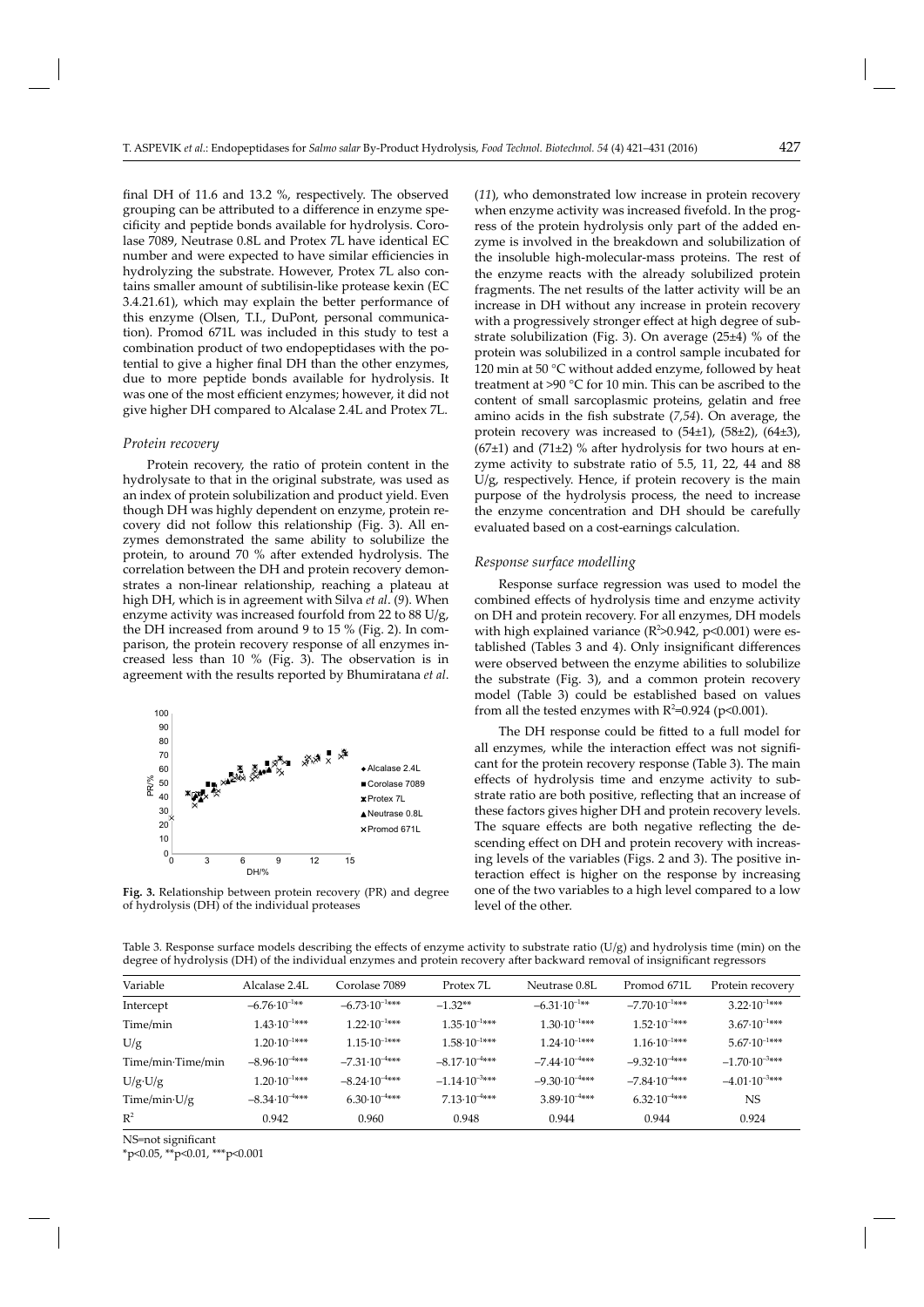| Source of<br>variation | Model            | Sum of<br>squares | Degree of<br>freedom | Mean<br>square | F-ratio | p-value |
|------------------------|------------------|-------------------|----------------------|----------------|---------|---------|
| Regression             | Alcalase 2.4L    | 2407.708          | 5                    | 481.542        | 513.134 | < 0.001 |
|                        | Corolase 7089    | 1923.480          | 5                    | 384.696        | 754.312 | < 0.001 |
|                        | Neutrase 0.8L    | 1653.687          | 5                    | 330.737        | 536.937 | < 0.001 |
|                        | Promod 671L      | 2390.170          | 5                    | 478.034        | 532.010 | < 0.001 |
|                        | Protex 7L        | 2650.714          | 5                    | 530.143        | 576.339 | < 0.001 |
|                        | Protein recovery | 6291.697          | $\overline{4}$       | 1572.924       | 172.987 | < 0.001 |
| Residual               | Alcalase 2.4L    | 149.211           | 159                  | 0.938          |         |         |
|                        | Corolase 7089    | 80.069            | 159                  | 0.510          |         |         |
|                        | Neutrase 0.8L    | 97.323            | 159                  | 0.616          |         |         |
|                        | Promod 671L      | 141.970           | 159                  | 0.899          |         |         |
|                        | Protex 7L        | 146.256           | 159                  | 0.920          |         |         |
|                        | Protein recovery | 518.285           | 57                   | 9.093          |         |         |
| Total                  | Alcalase 2.4L    | 2556.919          | 164                  | 482.480        |         |         |
|                        | Corolase 7089    | 2003.549          | 164                  | 385.206        |         |         |
|                        | Neutrase 0.8L    | 1751.010          | 164                  | 331.353        |         |         |
|                        | Promod 671L      | 2532.140          | 164                  | 478.933        |         |         |
|                        | Protex 7L        | 2796.970          | 164                  | 531.063        |         |         |
|                        | Protein recovery | 6809.982          | 61                   | 1582.017       |         |         |

Table 4. ANOVA for the fitted models given in Table 3

Effect of enzyme activity on the DH has commonly been reported in the literature based on a log-linear relationship at a fixed hydrolysis time (19,42,52). In the present modelling approach, the effect of enzyme concentration and hydrolysis time is combined in a common model. The obtained response surface models (Table 3) make it possible to define the needed enzyme activity to substrate ratio to reach a target DH at any reaction time, illustrated by the response surface plot of Alcalase 2.4L in Fig. 4a. The plot demonstrates a maximum DH when both hydrolysis time and enzyme activity are high. The curvature visualizes the higher effect of increasing enzyme activity to substrate ratio than to time within the studied range and the asymptotic descent to a maximum value (Fig. 2).

The protein recovery response surface (Fig. 4b) demonstrates similar relationships, however, with a more equivalent effect of hydrolysis time compared to enzyme activity. Enzyme activity showed the highest main effect (Table 3), however, the higher squared negative effect gives a reduced response at increasing enzyme activity to substrate ratios. Combined, the established response surface models enable the estimation of the needed reaction time at a given enzyme activity to substrate ratio to reach a target DH and protein recovery of the studied substrate. The response surface regression approach was not able to model the initial equal level of DH and protein recovery at time zero at all enzyme activity to substrate ratios. In practice, the models should only be used for predictions at time >5 min.

#### *Cost effi ciency assessment*

The obtained DH and protein recovery regression models (Table 3) can easily be converted to the respective



**Fig. 4.** Response surface plots for: a) degree of hydrolysis (DH) of Alcalase 2.4L, and b) protein recovery (PR) based on regression models given in Table 3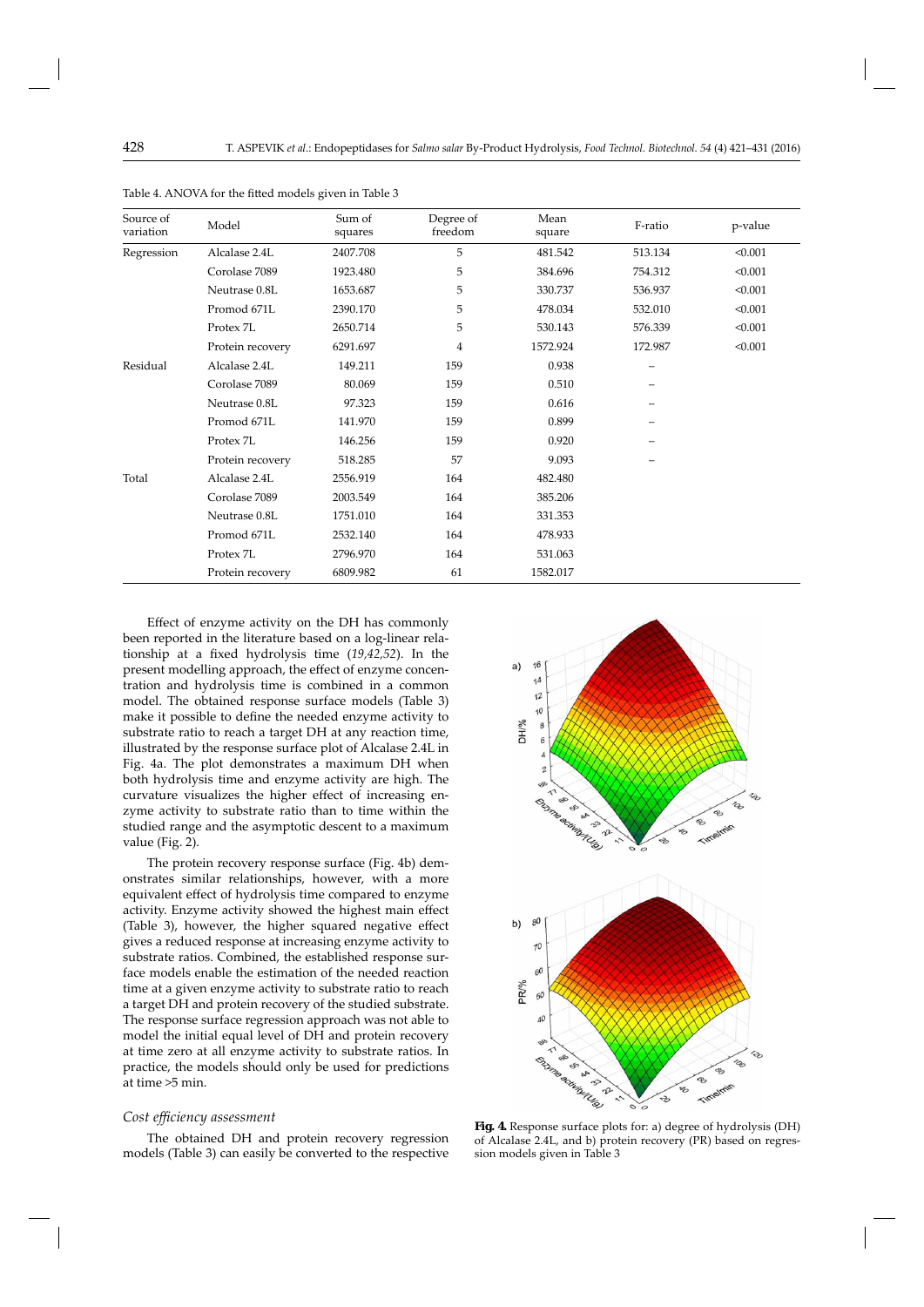cost models by multiplying enzyme activity to substrate ratio by EUR/U (Table 2). This is illustrated in Fig. 5 where the cost of the respective enzymes to obtain different levels of DH (Fig. 5a) and protein recovery (Fig. 5b) after 60-minute reaction time is compared. The figures demonstrate large differences in cost efficiency between the enzymes to reach the same DH and protein recovery levels. Based on the acquired price indications, Protex 7L is the most cost-efficient enzyme closely followed by Alcalase 2.4L and Corolase 7089. Neutrase 0.8L and Promod 671L were found to be least cost efficient, mainly due to their higher price (Table 2). Similar relationships were also found for other reaction times (data not shown).



**Fig. 5.** Enzyme cost as a function of model-based: a) degree of hydrolysis (DH), and b) protein recovery (PR) after a 60-minute reaction time using commercial endopeptidases

At the highest DH and protein recovery levels, the cost curves in Fig. 5 show a sharp increase; and in the case of protein recovery a backward bending. This is caused by the descending response and in the case of protein recovery also a small decline at the modelled highest enzyme activity to substrate ratios (Fig. 4b). The low and high enzyme activity to substrate ratios applied in this study were chosen to obtain a large response variance. This is important in response surface modelling. However, the highest enzyme activity to substrate levels (44 and  $88 \text{ U/g}$ ) tested in this study demand the addition of significantly higher enzyme concentrations than recommended by the manufactures (Table 2) and are less applicable in industrial scale operations. The cost curves (Fig. 5) clearly show that the highest levels are not economically feasible at an industrial scale and should be reached by combining a lower enzyme activity to substrate ratio and longer reaction time.

Used in combination with other operation costs and variables, the modelling of DH, protein recovery and enzyme cost can be applied in optimizing the operation conditions for new and existing batch processing plants. The effect of temperature was not included in this study. An increased temperature will increase the reaction rate, but not influence the maximum obtainable DH or protein recovery at a fixed enzyme activity to substrate ratio (9,55). Temperature will therefore not change the direct enzyme cost to obtain a target DH or protein recovery, but improve productivity in a batch processing plant if hydrolysis time is the limiting operation step.

### *Correlation between o-phthaldialdehyde and pH-STAT*

The pH-STAT method is an elegant and straightforward technique to monitor the DH in a hydrolysis process. The strict control of pH by base addition is, however, less attractive in industrial scale applications due to the increase of salt in the final hydrolysate. Several off-line analytical methods are described in the literature to follow DH in batch systems without pH control (*20*). The OPA method applied in this study showed a high correlation with the pH-STAT measurements  $(r=0.917, p<0.001;$ Fig. 6). The intercept of the y-axis at  $DH<sub>OPA</sub>=10.5$  can be explained by the presence of small water-soluble proteins and free amino acids (*54*) that will react with the OPA reagent. The regression coefficient of 1.53 indicates a deviation between the two methods as also confirmed at other pH values (data not shown). Similar results have been reported by Himonides *et al*. (*7*), who compared the pH- -STAT and the 2,4,6-trinitrobenzenesulfonic acid (TNBS) techniques on salmon substrate. They observed, however, a nonlinearity at high base consumption equivalent to DH values >14 %, above the range covered in this study (Fig. 6). The TNBS and OPA measurements are thought to be closer to the true value of cleaved peptide bonds because these techniques offer a direct assay of  $\alpha$ -amino groups released during proteolytic breakdown. The underestimation of DH by the pH-STAT method may be explained by the higher p*K*a value of small peptides generated in the hydrolysis process. Tripeptides might have p*K*a values half a unit higher than polypeptides (*12*) and as a consequence liberate fewer protons after the hydrolytic step at a fixed pH, the net effect being reduced base



**Fig. 6.** Relationship between the degree of hydrolysis (DH) measured by the pH-STAT technique (pH=6.5, *t*=50 °C) and the *o*-phthaldialdehyde (OPA) method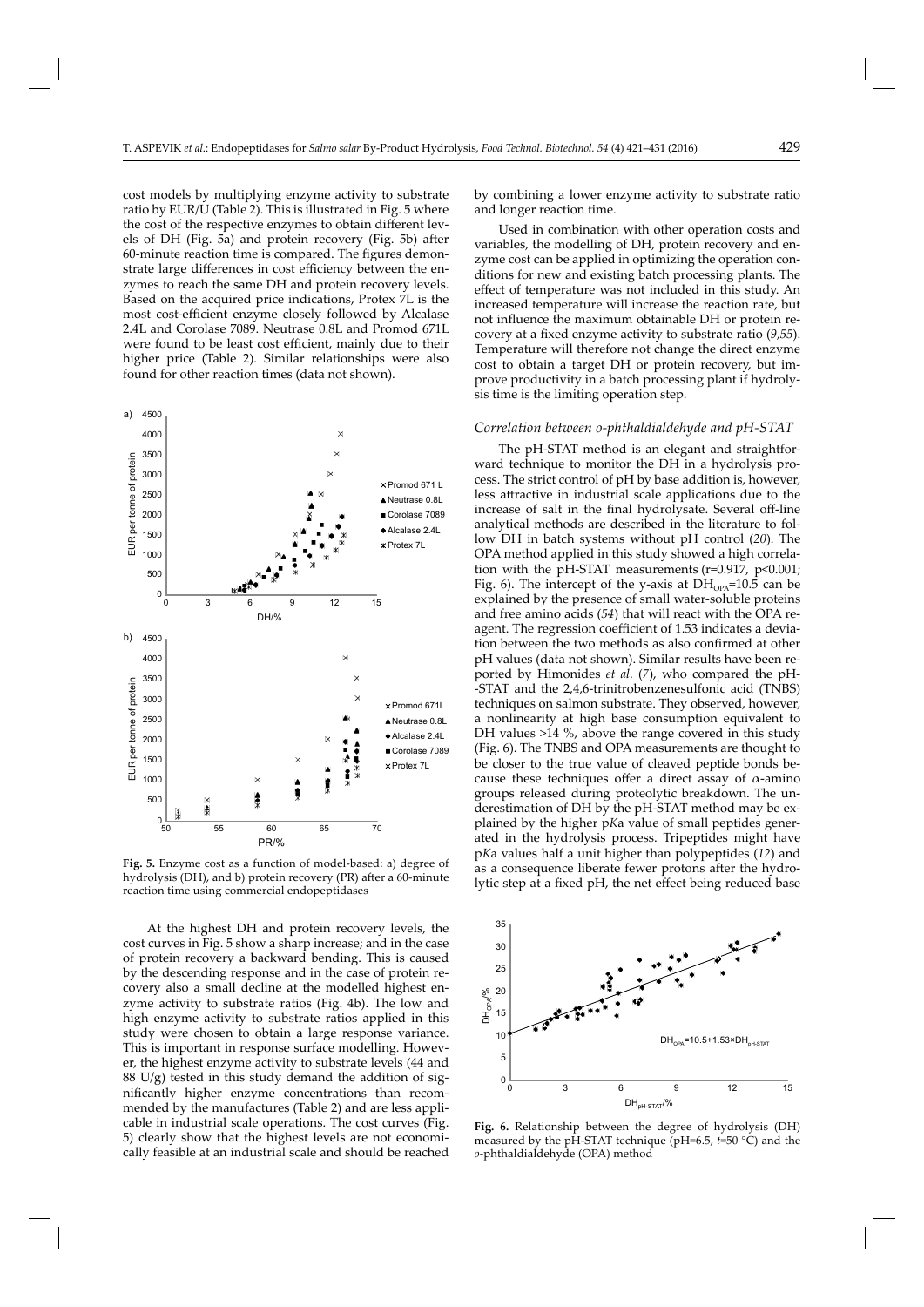consumption and an underestimation of DH. The observed linear correlation between the two methods within the studied DH range makes it possible to transfer the pH-STAT results to an unbuffered system and define an equivalent DH measured by the OPA method.

# **Conclusion**

Atlantic salmon by-product-specific values for total amount of peptide bonds  $(h_{\text{tot}})$  and nitrogen-to-protein conversion factor  $(f_N)$  deviate from the commonly used and underline the importance of substrate characterization in order to achieve a precise estimation of protein content and degree of hydrolysis (DH). At low enzyme activity to substrate ratio all enzymes were equally efficient in hydrolyzing the substrate. At the higher enzyme to substrate ratios, Alcalase 2.4L, Protex 7L and Promod 671L were more efficient than Corolase 7089 and Neutrase 0.8L. The pH-STAT data can be combined with response surface regression to model the combined effects of enzyme activity to substrate ratio and hydrolysis time on DH and protein recovery. Combined with activity-specific enzyme cost the models can be transformed to cost models. Protex 7L was found to be the most cost-efficient enzyme, due to high hydrolytic efficiency and low price. All enzymes were equally able to solubilize the protein and protein recovery showed a nonlinear correlation with DH. A linear correlation between the pH-STAT and *o*-phthaldialdehyde (OPA) method was observed. The correlation can be used to define an equivalent DH level based on the OPA method in upscaling and industrial processes where the pH-STAT technique is not applicable. Combined with the response surface models, this can be an important tool in control of batch operations to obtain protein hydrolysates with desired DH and protein recovery.

# *Acknowledgements*

The authors are grateful for the financial support from the Norwegian Ministry of Trade, Industry and Fisheries. We also want to thank the skillful and accurate laboratory personnel at Nofima BioLab.

# **References**

- 1. FAO. The state of the world fisheries and aquaculture. Opportunities and challenges. Food and Agriculture Organization of the United Nations, Rome, Italy; 2014.
- *2.* SINTEF Report No. A26097. Richardsen R, Nystøl R, Strandheim G, Kosmo JP. Analysis of marine by-products 2013. English summary. Trondheim, Norway: SINTEF Fisheries and Aquaculture; 2013.
- *3.* Ramírez A. Salmon by-product proteins. Food and Agriculture Organization of the United Nations, Rome, Italy; 2007.
- *4.* Liaset B, Espe M. Nutritional composition of soluble and insoluble fractions obtained by enzymatic hydrolysis of fish--raw materials. Process Biochem. 2008;43:42–8. http://dx.doi.org/10.1016/j.procbio.2007.10.007
- *5.* Chalamaiah M, Kumar BD, Hemalatha R, Jyothirmayi T. Fish protein hydrolysates: proximate composition, amino acid composition, antioxidant activities and applications: a review. Food Chem. 2012;135:3020–38. http://dx.doi.org/10.1016/j.foodchem.2012.06.100
- 6. Mackie IM. General review of fish-protein hydrolysates. Anim Feed Sci Tech. 1982;7:113–24. http://dx.doi.org/10.1016/0377-8401(82)90045-1
- *7.* Himonides AT, Taylor AKD, Morris AJ. A study of the enzymatic hydrolysis of fish frames using model systems. Food Nutr Sci. 2011;2:575–85. http://dx.doi.org/10.4236/fns.2011.26081
- 8. Gbogouri GA, Linder M, Fanni J, Parmentier M. Influence of hydrolysis degree on the functional properties of salmon byproducts hydrolysates. J Food Sci. 2004;69:C615–22. http://dx.doi.org/10.1111/j.1365-2621.2004.tb09909.x
- *9.* Silva VM, Park KJ, Hubinger MD. Optimization of the enzymatic hydrolysis of mussel meat. J Food Sci. 2010;75:C36–42. http://dx.doi.org/10.1111/j.1750-3841.2009.01414.x
- *10.* Gildberg A, Arnesen JA, Carlehog M. Utilisation of cod backbone by biochemical fractionation. Process Biochem. 2002;38: 475–80. http://dx.doi.org/10.1016/S0032-9592(02)00103-6
- *11.* Bhumiratana S, Hill Jr. CG, Amundson CH. Enzymatic solubilization of fish protein concentrate in membrane reactors. J Food Sci. 1977;42:1016–21. http://dx.doi.org/10.1111/j.1365-2621.1977.tb12657.x
- *12.* Adler-Nissen J. Enzymatic hydrolysis of food proteins. New York, NY, USA: Elsevier Science Publishing Co., Inc.; 1986.
- *13.* Kristinsson HG, Rasco BA. Biochemical and functional properties of Atlantic salmon (Salmo salar) muscle proteins hydrolyzed with various alkaline proteases. J Agric Food Chem. 2000;48:657–66.

http://dx.doi.org/10.1021/jf990447v

*14.* Panyam D, Kilara A. Enhancing the functionality of food proteins by enzymatic modification. Trends Food Sci Tech. 1996;7:120–5.

http://dx.doi.org/10.1016/0924-2244(96)10012-1

- 15. Kunst T. Protein modification to optimize functionality. Protein hydrolsates. In: Whitaker JR, Voragen AGJ, Wong DWS, editors. Handbook of food enzymology. New York, NY, USA: Marcel Dekker, Inc.; 2003. pp. 221–36. http://dx.doi.org/10.1201/9780203910450.ch17
- 16. Aspmo SI, Horn SJ, Eijsink VGH. Enzymatic hydrolysis of Atlantic cod (Gadus morhua L.) viscera. Process Biochem. 2005;40:1957–66. http://dx.doi.org/10.1016/j.procbio.2004.07.011
- 17. Hoyle NT, Merritt JH. Quality of fish-protein hydrolysates from herring (Clupea harengus). J Food Sci. 1994;59:76–9. http://dx.doi.org/10.1111/j.1365-2621.1994.tb06901.x
- 18. Seo WH, Lee HG, Baek HH. Evaluation of bitterness in enzymatic hydrolysates of soy protein isolate by taste dilution analysis. J Food Sci. 2008;73:S41–6. http://dx.doi.org/10.1111/j.1750-3841.2007.00610.x
- *19.* Kristinsson HG, Rasco BA. Kinetics of the hydrolysis of Atlantic salmon (Salmo salar) muscle proteins by alkaline proteases and a visceral serine protease mixture. Process Biochem. 2000;36:131–9. http://dx.doi.org/10.1016/S0032-9592(00)00195-3
- *20.* Rutherfurd SM. Methodology for determining degree of hydrolysis of proteins in hydrolysates: a review. J AOAC Int. 2010;93:1515–22.
- 21. Cohen SA, Michaud DP. Synthesis of a fluorescent derivatiza tion reagent, 6-aminoquinolyl-N-hydroxysuccinimidyl carbamate, and its application for the analysis of hydrolysate amino acids via high-performance liquid chromatography. Anal Biochem. 1993;211:279–87. http://dx.doi.org/10.1006/abio.1993.1270
- *22.* Mossé J, Huet JC, Baudet J. The amino acid composition of wheat grain as a function of nitrogen content. J Cereal Sci. 1985;3:115–30.

http://dx.doi.org/10.1016/S0733-5210(85)80022-9